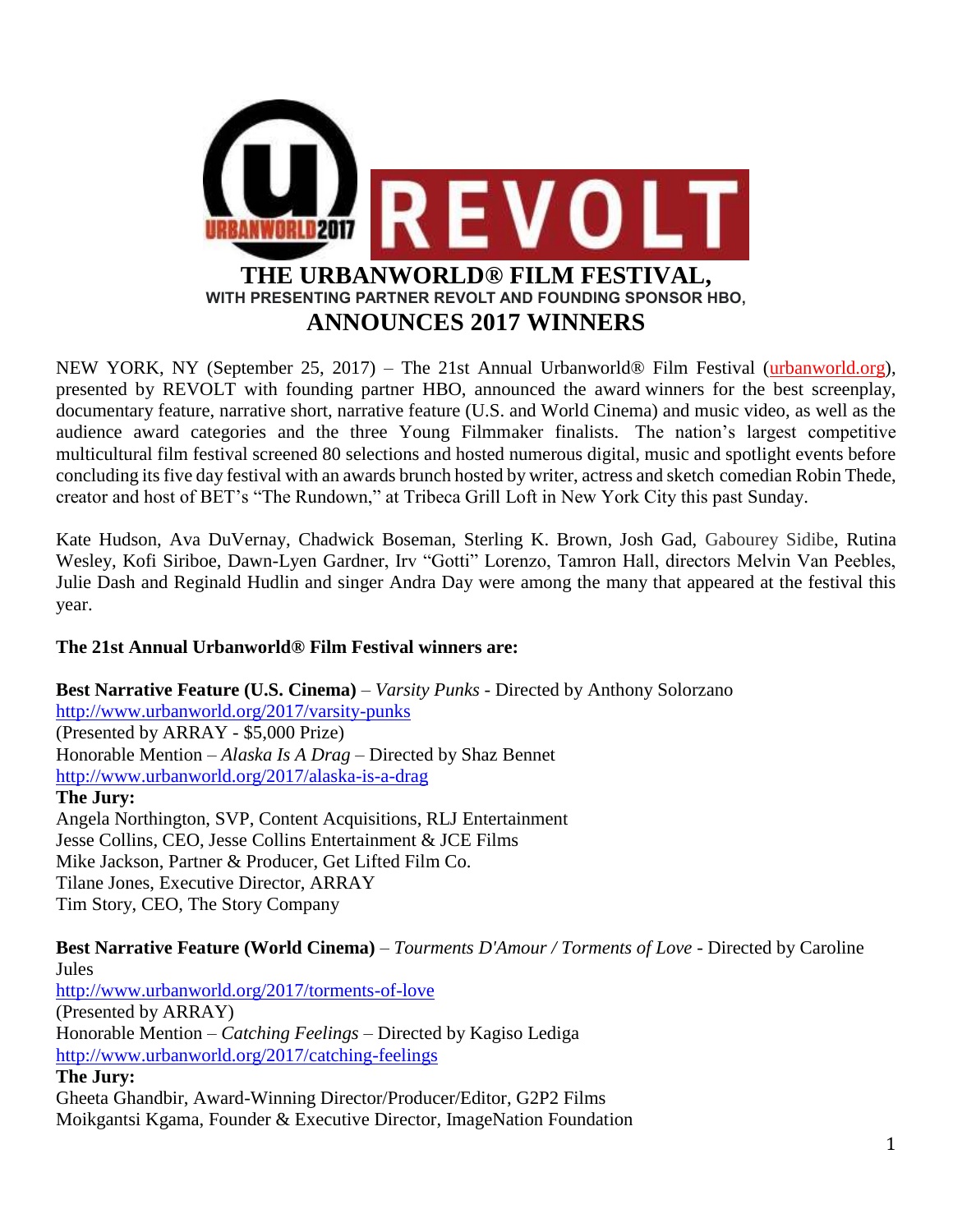Rob Hardy, Writer/Director/Producer, Rainforest Entertainment

**Best Narrative Short** – *Flip The Record* - Directed by Marie Jamora <http://www.urbanworld.org/2017/flip-the-record> (Presented by AT&T - \$5,000 Prize) Honorable Mention – *Big City* – Directed by Jordan Bond and Ryan Lachlan <http://www.urbanworld.org/2017/big-city> **The Jury:** Chris Grunden, VP, Film Programming, HBO Christine Davila, Creative Executive, Scripted Content, Stage 13 Keith Clinkscales, Founder & CEO, First World Media Tamir Muhammad, Executive Director, Content & Artist Development, Time Warner Inc.

**Best Feature Documentary** – *Milwaukee 53206–* Directed by Keith McQuirter <http://www.urbanworld.org/2017/milwaukee-53206> (Presented by HBO - \$5,000 Prize) Honorable Mention for Short Documentary—*Waiting for Hassana* – Directed by Ifunanya Maduka **The Jury:** Jackie Glover, SVP, Documentary Films, HBO Leslie Fields Cruz, Executive Director, National Black Programming Consortium Yoruba Richen, Award-Winning Director/Writer/Producer

**Best Music Video** – *Can I Exist (featuring Missio)* – Directed by Jeff Ray <http://www.urbanworld.org/2017/missio-can-i-exist> **The Jury:** Camille Hackney, EVP, Brand Partnerships & Commercial Licensing, Atlantic Records Ron Worthy, Founder & Editor in Chief, Soulhead.com Shawn Peters, Award-Winning Cinematographer

**Best Screenplay** – *Pale Horse* – Written by Chris Courtney Martin <http://www.urbanworld.org/screenplays> (Presented by BET Networks - \$5,000 Prize) Honorable Mention: *Muted* – Written by Brandi Nicole Payne **The Jury:** Jennifer Mayer, Screenwriter & Playwright Jeremy Pikser, VP, Writer's Guild of America East Kate Hagen, Director of Community, The Black List Tamara Gregory, Senior Director, Original Programming, BET

# **Young Filmmaker Finalists**

(Presented by REVOLT – All expense paid trip to REVOLT Music Conference, October 12-15 in Miami where the winner will be announced.) *Curiosities of the Quiet Boy* – Directed by Quran Squire <http://www.urbanworld.org/2017/curiosities-of-the-quiet-boy> *Laced* – Directed by David F. Fortune <http://www.urbanworld.org/2017/laced> *Sad Mobius* – Directed by Kiho Song <http://urbanworld.org/2017/sad-mobius>